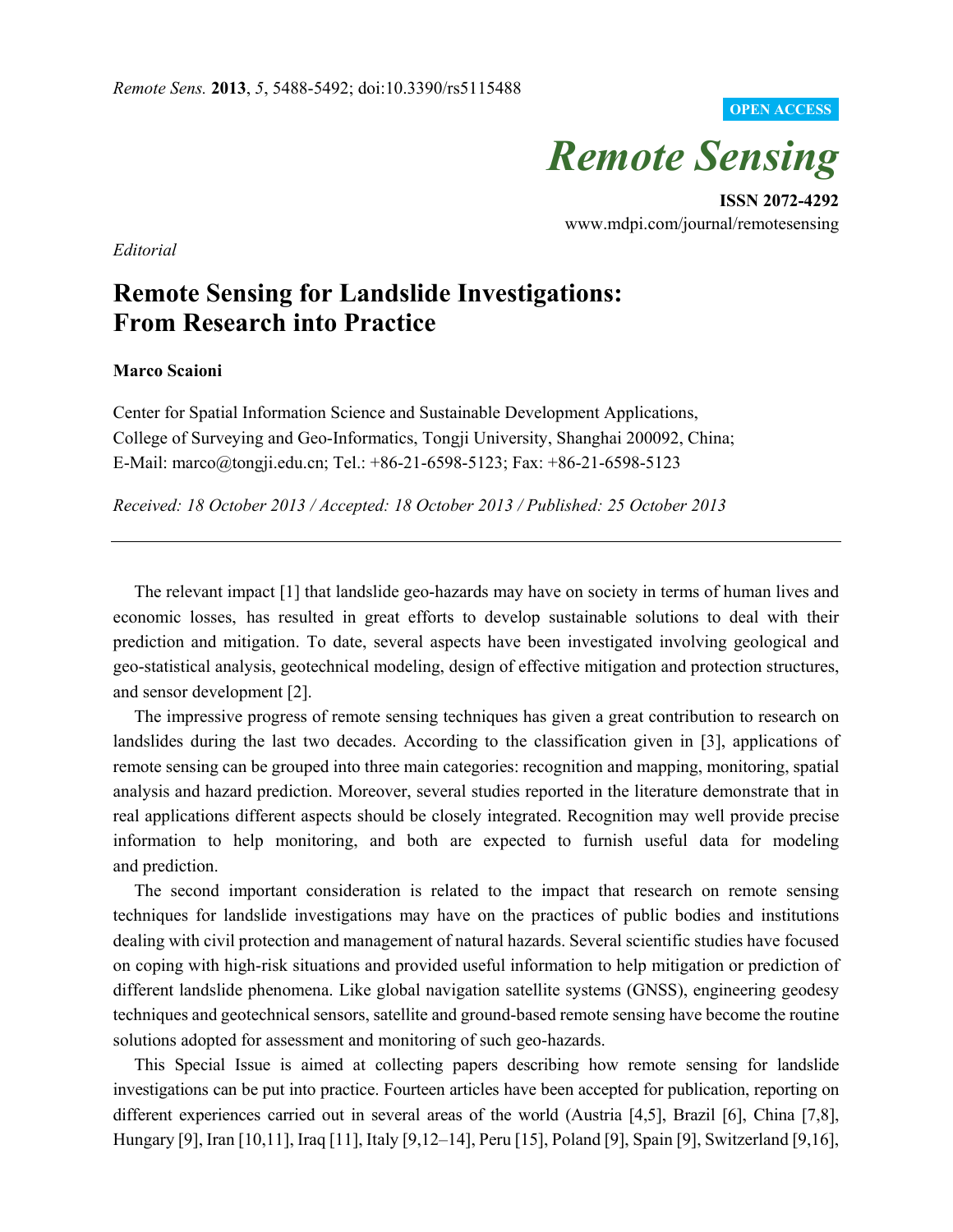and Taiwan [17]). Three Feature Papers [4,9,14] are included from recognized authors at the request of the Guest Editor.

The problem of construction and application of landslide inventories [18] is mainly discussed in four papers. Mapping of shallow landslides on steep Alpine grasslands is the subject of paper [5]. In [11], a landslide inventory derived from high-resolution satellite imagery is used to study the effects of landslides on the drainage network. In [15], an inventory for the analysis of earthquake-induced landslides is created by using an object-oriented technique [19] applied with high-resolution satellite imagery [19]. This group of papers shows how images from spaceborne and airborne platforms can be used for landslide recognition and mapping at different scales. The use of unmanned aerial vehicles (UAV) is addressed as a promising tool to gather high-resolution images and to cover areas that are difficult to access from the ground. In [16], the geomorphological information collected from photo-interpretation is integrated with the outcomes of deformation analyses coming from Differential-InSAR (D-InSAR) and Persistent Scatterer-InSAR (PS-InSAR) techniques which are based on the processing of multiple SAR images.

InSAR techniques have also been widely used for the analysis of existing landslides and for monitoring surface displacements over time. In the former case, results of these analyses can help redefine the landslide borders and better understand the state of activity, as well as the deformation pattern and its relationship with the causative reasons of instability. In the latter case, the availability of continuous up-to-date SAR images can be used to detect changes on the slopes. This application is particularly important because of the growing capability of new spaceborne SAR sensors, featuring higher resolution and shorter revisiting time with respect to the first generation satellites. From the papers included in the Special Issue, it is possible to understand where the major limitations of advanced InSAR techniques are, and where future research efforts should be focused. The vegetation coverage on most mountain slopes may prevent the acquisition of coherent SAR images over time, this, however, works quite efficiently in the case of buildings and rocks [12]. Some suggested processing improvements have been published recently to extend the application of PS-InSAR to those areas with lower coherence [20,21]. The integration of InSAR techniques with other *in situ* sensors (like GNSS, geodetic and geotechnical sensors) is also important for validation and for completing data acquisition in low coherence regions [10,16]. Moreover, the integration of InSAR processing outputs with underground observations from local sensors allows the establishment of a link between surface and subsurface displacements [14]. A second relevant problem related to the use of InSAR, is the need of combining data from different orbits to achieve a more complete description of the spatial displacement components, as addressed in [8,14]. Outcomes of an FP7 research project also showed how large archives of C-Band SAR data have been exploited in different European regions for the analysis of subsidence and landslide phenomena [9].

The second group of papers concerning monitoring applications is based on the use of laser scanning techniques [22]. In [13], the comparison of multi-temporal terrestrial laser scanning data integrated with airborne photogrammetry allows to detect the velocity of surface displacements on the slopes of an Italian volcano. This paper demonstrates how useful multi-source remote sensing data is for the characterization of steep slopes where geodetic benchmarks cannot be installed. Similarly, in [4] integrated data from terrestrial and airborne laser scanning are exploited to study an active landslide in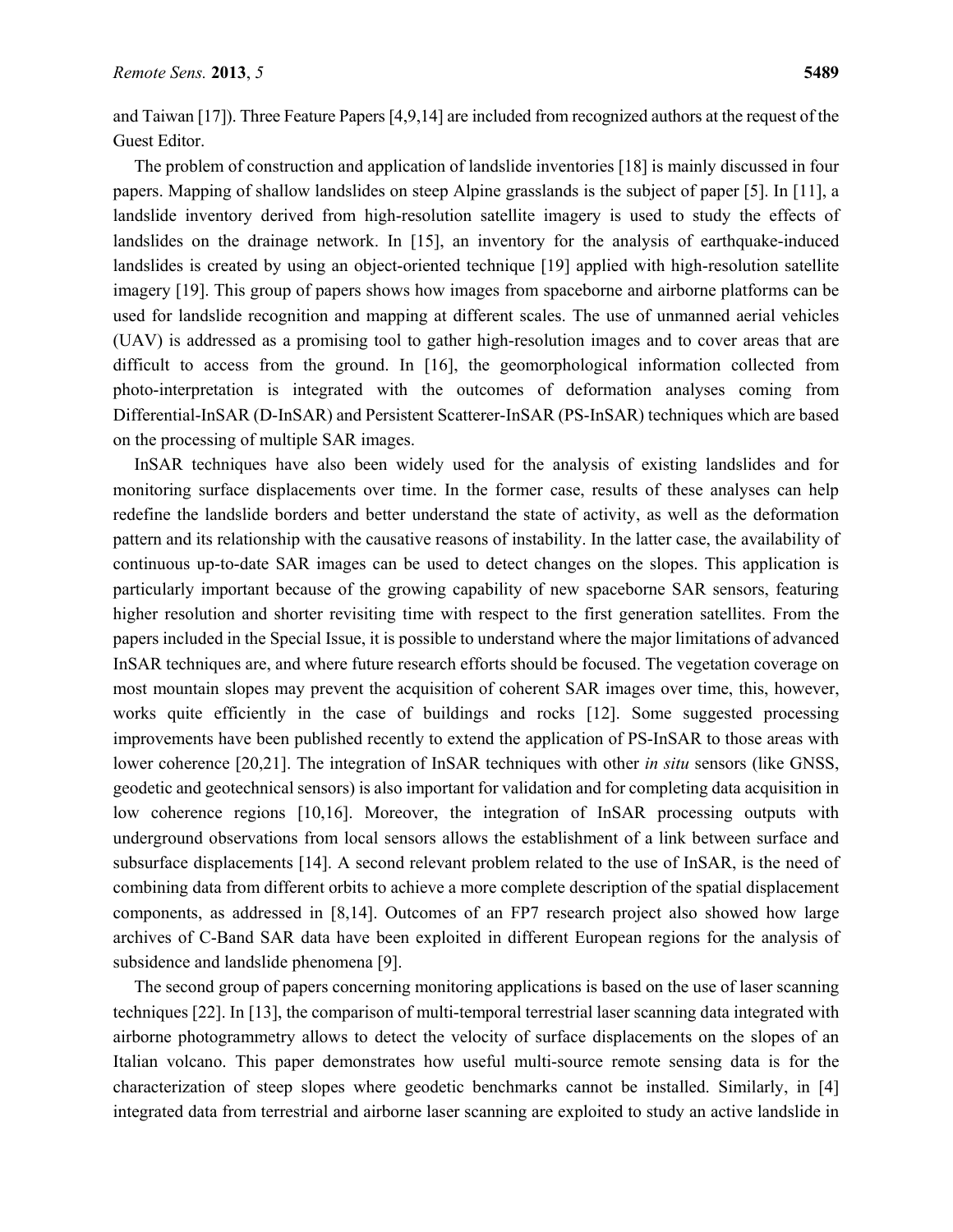Austria. Here a 3-D range-flow algorithm derived from computer vision applications has been originally applied to track 3-D displacements on a mountain slope.

The remaining papers can be classified into the category of spatial analysis and hazard prediction [23]. In [6], the combination of spatial data and two simulation models allows to map hazards in the occurrence of both shallow landslides and debris-flows. In [7], different aspects are highlighted. Susceptibility mapping based on an artificial neural network is adopted to locate failure-prone slopes in the 2008 Wenchuan earthquake area in China. Topography, river and road distributions turn out to be the most important factors for the localization of such landslides. A monitoring sensor network designed for deployment in a specific site has proven to be particularly critical because of the high geo-hazard risk. In [17], the problem of correcting the rainfall intensity on the basis of topographic data is addressed, being a crucial parameter in many models used for landslide prediction. These papers highlight how different approaches for modeling landslide behavior strictly depend on the quality of rheological, geotechnical, and geomorphological input parameters. On the one hand, remote sensing techniques have the capability to improve this knowledge, especially for aspects related to topography, land cover and surface displacement. Further, a great effort is required for collecting more information from the field. A better integration between modeling and Earth observations from different platforms is the key-point to ensure future research on landslides will be more effective in real applications.

A further general conclusion is evident from most of the papers. Successful solutions to cope with landslide prediction need to be based on data and sensor integration due to the absence of a technique which can be efficiently applied in all situations. In particular, the dream of investigating landslides with the sole use of remotely sensed data is quite utopic. However, many results of research activities described here (and from previous literature) confirmed that remote sensing techniques may provide a remarkable contribution to this field, but they need to be validated and complemented by *in situ* data. Remote sensing may provide an overview of problems over wide areas and help localize specific high-risk sites. These can be thoroughly investigated by deploying local sensor networks able to gather real-time and more extensive observations [7]. In a successive stage, remote sensing techniques are expected to provide wide-coverage data to be integrated with *in situ* observations in the modeling process. In this direction, terrestrial remote sensors (laser scanning, ground-based InSAR, image-based techniques) have demonstrated suitability because of the higher resolution and the opportunity to focus on specific problems.

Finally, I would like to thank all people who have contributed to this Special Issue: all the authors of submitted papers, the reviewers who gave valuable support, and the Remote Sensing Editorial Office for conducting a high-quality review and editing process for all the published papers. I hope that this Special Issue will further promote research on the application of remote sensing in landslide investigations, and that it will foster the process of technology and knowledge transfer from the scientific community to the institutions in charge of handling geo-hazards. Such an exchange will be beneficial to the sustainable development of society as a whole.

## **References**

1. Schuster, R.L. Socioeconomic Significance of Landslides. In *Landslides: Investigation and Mitigation*; Turner, A.K., Schuster, R.L., Eds.; Transportation Research Board Special Report 247; National Academy Press: Washington, DC, USA, 1996; pp. 12–35.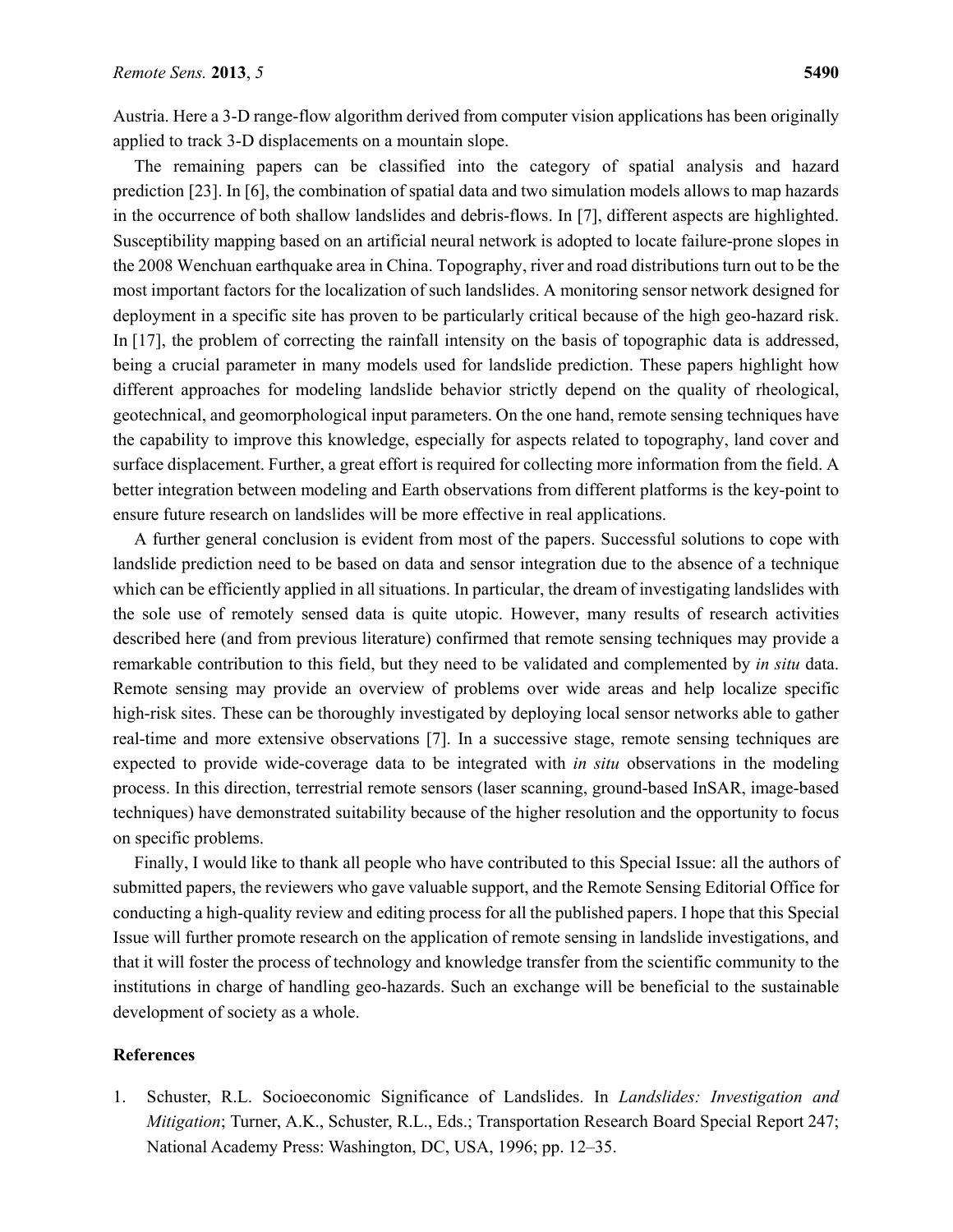- 2. Gokceoglu, K.; Sezer, E. A statistical assessment on international landslide literature (1945–2008). *Landslides* **2009**, *6*, 345–351.
- 3. Metternicht, G.; Hurni, L.; Gogu, R. Remote sensing of landslides: An analysis of the potential contribution to geo-spatial systems for hazard assessment in mountainous environments. *Remote Sens. Environ*. **2005**, *98*, 284–303.
- 4. Ghuffar, S.; Székely, B.; Roncat, A.; Pfeifer, N. Landslide displacement monitoring using 3D range flow on airborne and terrestrial LiDAR data. *Remote Sens.* **2013**, *5*, 2720–2745.
- 5. Wiegand, C.; Rutzinger, M.; Heinrich, K.; Geitner, C. Automated extraction of shallow erosion areas based on multi-temporal ortho-imagery. *Remote Sens*. **2013**, *5*, 2292–2307.
- 6. Gomes, R.A.T.; Guimarães, R.F.; de Carvalho Júnior, O.A.; Fernandes, N.F.; do Amaral Júnior, E.V. Combining spatial models for shallow landslides and debris-flows prediction. *Remote Sens.* **2013**, *5*, 2219–2237.
- 7. Qiao, G.; Lu, P.; Scaioni, M.; Xu, S.; Tong, X.; Feng, T.; Wu, H.; Chen, W.; Tian, Y.; Wang, W.; Li, R. Landslide investigation with remote sensing and sensor network: From susceptibility mapping and scaled-down simulation towards *in situ* sensor network design. *Remote Sens.* **2013**, *5*, 4319–4346.
- 8. Tantianuparp, P.; Shi, X.; Zhang, L.; Balz, T.; Liao, M. Characterization of landslide deformations in Three Gorges area using multiple InSAR data Stacks. *Remote Sens.* **2013**, *5*, 2704-2719.
- 9. Del Ventisette, C.; Ciampalini, A.; Manunta, M.; Calò, F.; Paglia, L.; Ardizzone, F.; Mondini, A.C.; Reichenbach, P.; Mateos, R.M.; Bianchini, S.; *et al*. Exploitation of Large Archives of ERS and ENVISAT C-Band SAR Data to Characterize Ground Deformations. *Remote Sens.* **2013**, *5*, 3896–3917.
- 10. Akbarimehr, M.; Motagh, M.; Haghshenas-Haghighi, M. Slope stability assessment of the Sarcheshmeh Landslide, Northeast Iran, Investigated using InSAR and GPS observations. *Remote Sens.* **2013**, *5*, 3681–3700.
- 11. Othman, A.A.; Gloaguen, R. River Courses Affected by Landslides and Implications for Hazard Assessment: A High Resolution Remote Sensing Case Study in NE Iraq–W Iran. *Remote Sens.* **2013**, *5*, 1024–1044.
- 12. Frattini, P.; Crosta, G.B.; Allievi, J. Damage to buildings in large slope rock instabilities monitored with the PSInSAR™ technique. *Remote Sens*. **2013**, *5*, 4753–4773.
- 13. Pesci, A.; Teza, G.; Casula, G.; Fabris, M.; Bonforte, A. Remote sensing and geodetic measurements for volcanic slope monitoring: Surface variations measured at Northern Flank of La Fossa Cone (Vulcano Island, Italy). *Remote Sens.* **2013**, *5*, 2238–2256.
- 14. Tofani, V.; Raspini, F.; Catani, F.; Casagli, N. Persistent Scatterer Interferometry (PSI) technique for landslide characterization and monitoring. *Remote Sens.* **2013**, *5*, 1045–1065.
- 15. Lacroix, P.; Zavala, B.; Berthier, E.; Audin, L. Supervised method of landslide inventory using panchromatic SPOT5 images and application to the earthquake-triggered landslides of Pisco (Peru, 2007, Mw8.0). *Remote Sens.* **2013**, *5*, 2590–2616.
- 16. Strozzi, T.; Ambrosi, C.; Raetzo, H. Interpretation of aerial photographs and satellite SAR interferometry for the inventory of landslides. *Remote Sens.* **2013**, *5*, 2554–2570.
- 17. Liu, J.-K.; Shih, P.T. Topographic correction of wind-driven rainfall for landslide analysis in Central Taiwan with validation from aerial and satellite optical images. *Remote Sens.* **2013**, *5*, 2571–2589.